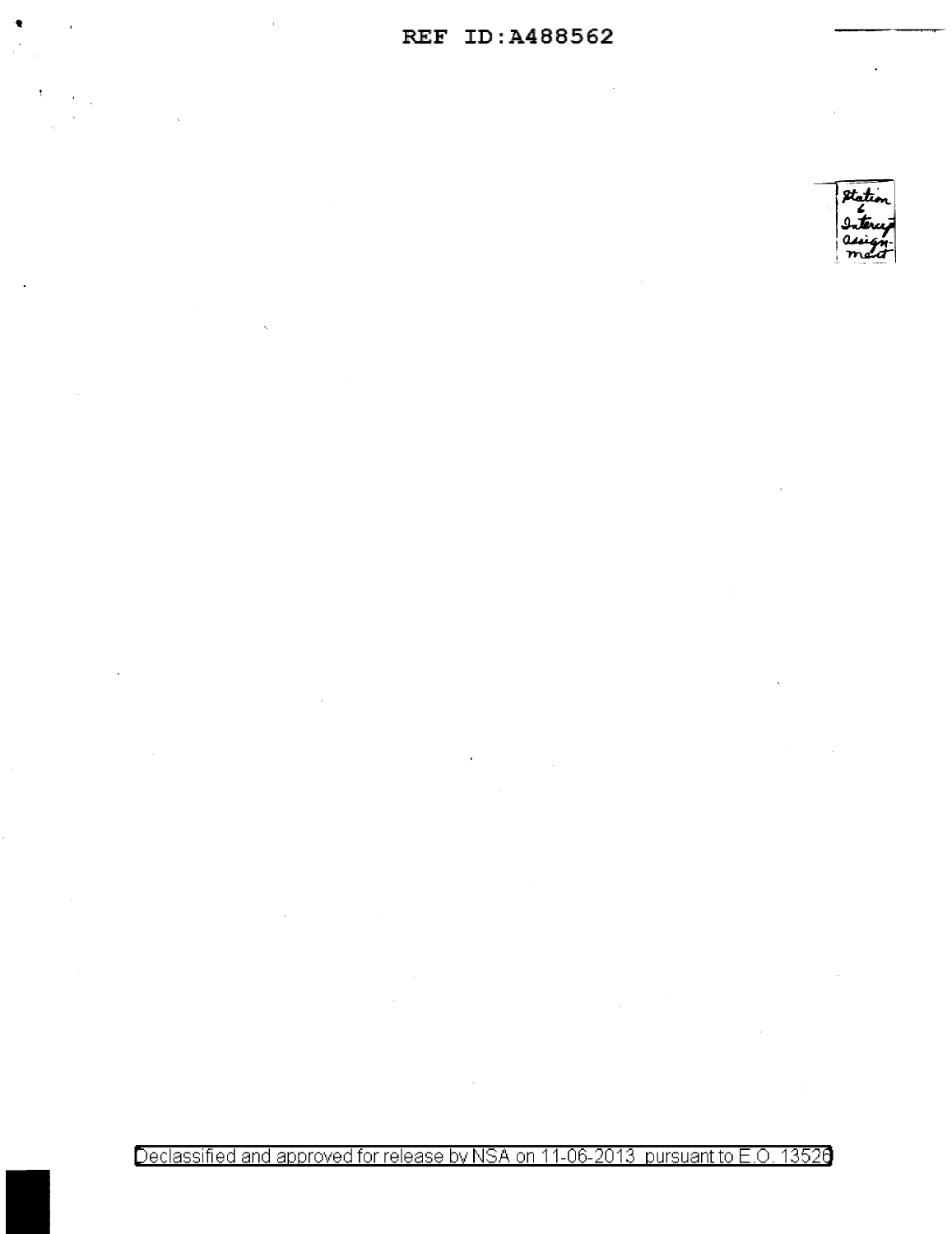48856 **REF** TD D

**ARMY SERVICE FORCES**  SIGNAL SECURITY AGENCY WASHINGTON 25, D. c.

| h.     | 先天开                 |  | <b>LVICTORY</b> |  |  |  |
|--------|---------------------|--|-----------------|--|--|--|
|        | Commonding Officer  |  |                 |  |  |  |
|        | By Authentty of the |  |                 |  |  |  |
| initic |                     |  |                 |  |  |  |
|        |                     |  |                 |  |  |  |

SPSIB-4

...... e· , **AVE** 

-SAVE)

1 June 1945

/,

SUBJECT: Intercept Assignment at Monitor Station Six THRU: Chief, Intelligence Division, SPSIS-9  $\mathcal{H}$  +

TO: Director of Communications Research, SPSIS-3

1. Attached as Tab **"A"** is the intercept mission in effect at Monitor Station Six, Philippine Islands, during December 1941.

2. Tab "A" includes an outline of the intercept and traffic forwarding directive in effect at Monitor Station Six on 1 December 1941, together with all changes made during that month: this outline was prepared from a basic assignment dated 8 October 1940 and subsequent changes thereto which were sent by radiogram.

3. This information was obtained from material in the Communications Branch central file. These files are being retained temporarily in SPSIB-4 and are available for inspection.

4. A summary of traffic intercepted at Station 6 during the month ending 22 November 1941 can be prepared upon request from records available in SPSIB-4; no traffic dated later than 22 November 1941 was received according to these records.

James & *Jaylo* 

Major, Signal Corps Chief, Traffic Analysis and Control Branch

l Incl Tab "A"

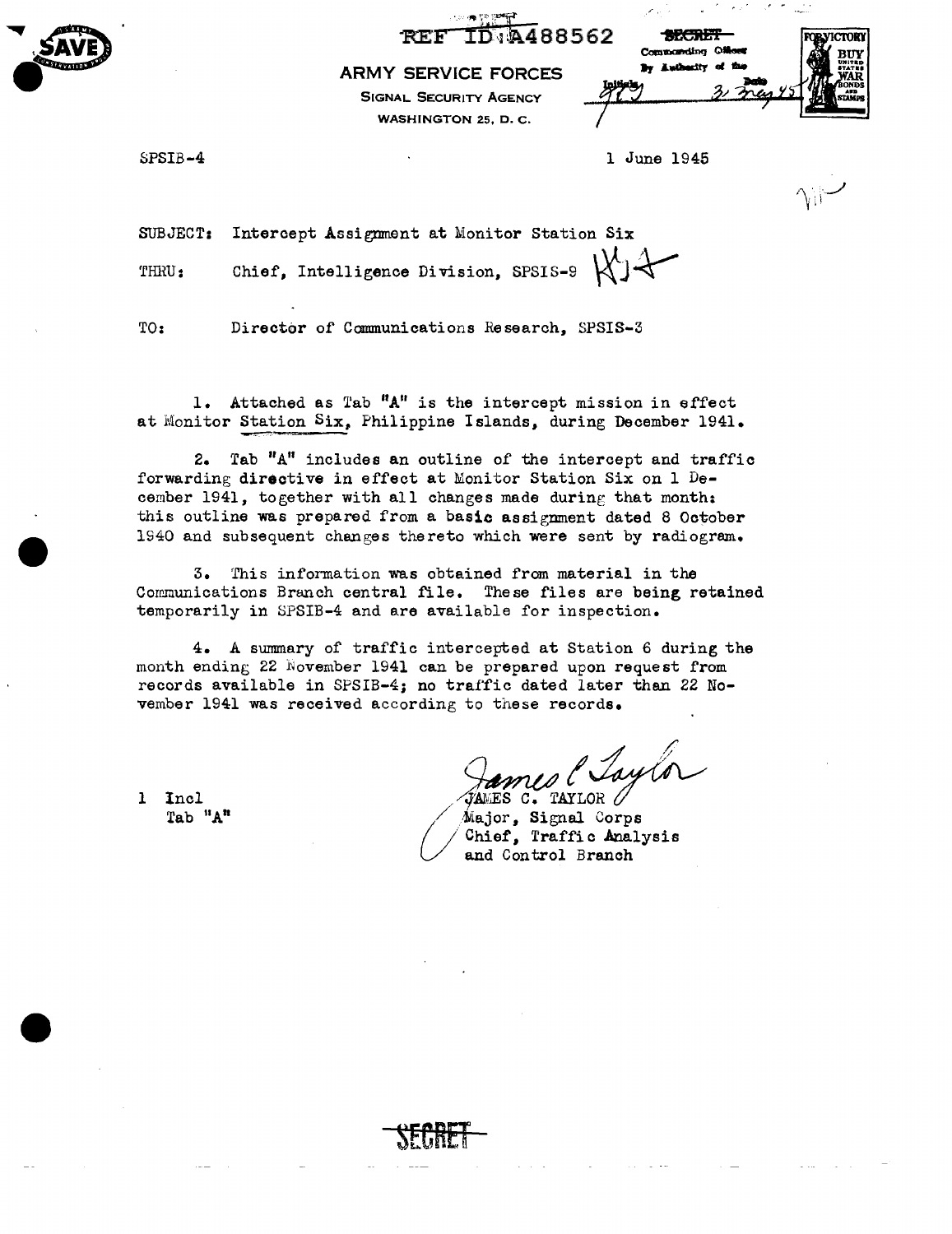- TAB "A"
	- a. Coverage:
		- (1) Japanese Military Circuits
		- (2) Commercial circuits, in order of priority as followsi
			- (a) Berlin to Tokyo
			- (b) Bangkok to Tokyo
			- (c) Batavia to Tokyo
			- (d) Manila to Tokyo
			- (e) Tokyo to Manila
			- $(f)$  Saigon to Tokyo
		- (3) Search for following:
			- (a) Long wave transmissions on above listed commercial circuits.
			- (b) Long wave transmissions on any other circuits, with priority to Tokyo,  $Berlin$ , and Moscow transmitters.
			- (c) Broadcasts of Japanese coded trai'fic.
	- b. 1'ypes of traffic to be submitted:
		- (1) All Japanese,  $G_{\text{erman}}$ , Italian, Mexican, and Spanish government traffic.
		- $(2)$  Russian government code addressed to Komavnech, Polpred, or Narkomindel.
		- (3) German, Italian and Mexican government plain-text.
	- c. Means of forwarding traffic:

| Radio |                                                                                           | Clipper |              | Registered Mail                                                                         |  |
|-------|-------------------------------------------------------------------------------------------|---------|--------------|-----------------------------------------------------------------------------------------|--|
|       | Japanese Diplo-<br>matic code, having<br>5-digit indicator<br>in the first few<br>groups. |         | 1. "LA" code | 1. All military<br>traffic.<br>2. Diplomatic Traf-<br>fic other than<br>types forwarded |  |
| 2.    | Japanese code broad-<br>cast.                                                             |         |              | by Clipper or<br>radio.                                                                 |  |

3. All plain-text.

 $\mathbf{1}$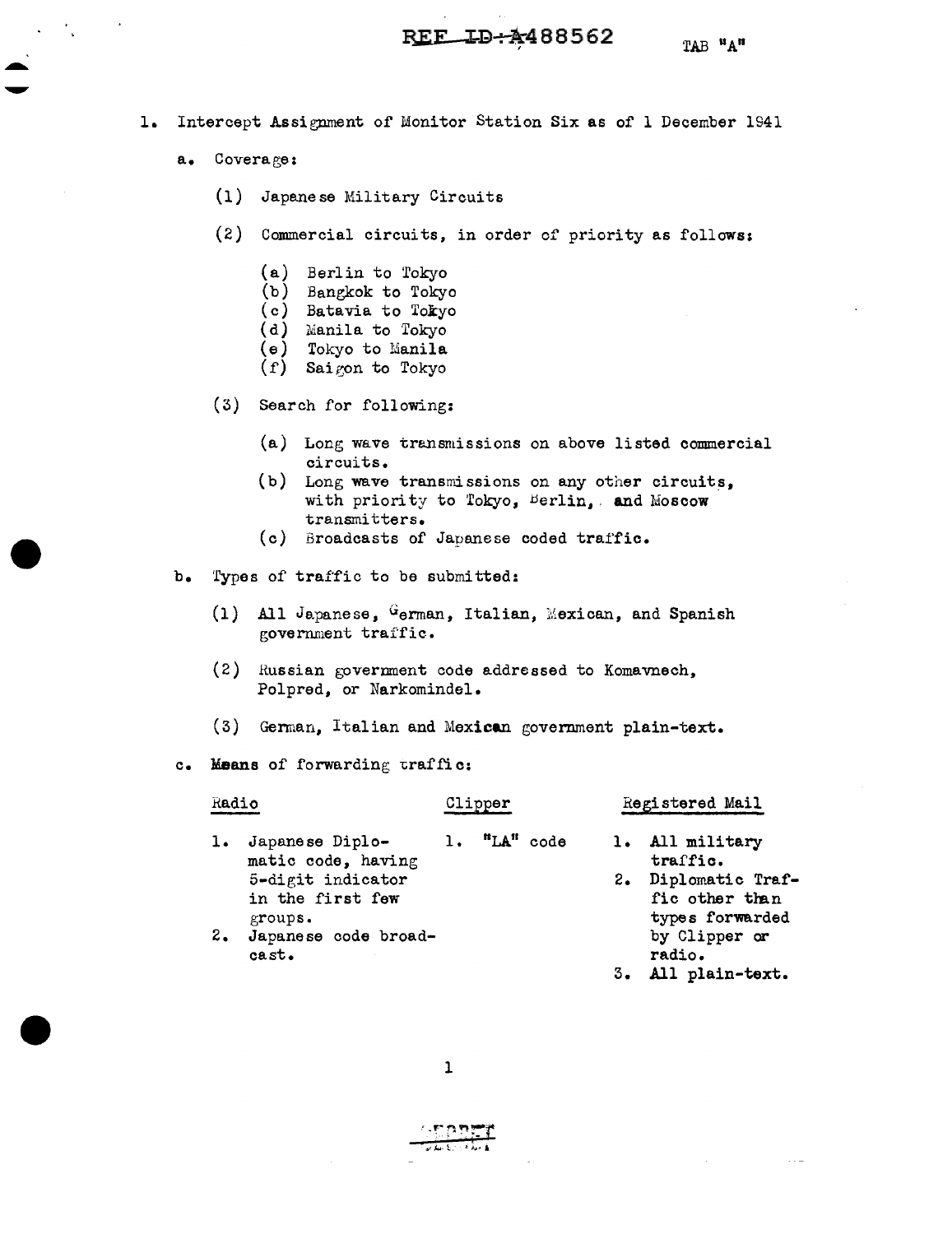- 2. Changes In Intercept Assignment **kde** During December 1941 s
	- a. 2 Decembers Copy all Japanese plain-text.

2 December: Copy all Japanese plain-text.  $(A^+ + A)$ <br>
7 December: Forward by priority enciphered radio all Japanese plain-text messages ending with  $(A^+ + A)$ Japanese plain-text messages ending with the English word STOP.

9 December: Drop all current directives. Obtain fullest  $\left(\wedge + \frac{3}{2}\right)$ possible coverage of Japanese Army traffic. Forward by radio as much **as** possible of' best copies of this traffic. Forward remainder by fastest available means. (This **was** the last directive to be radioed to the Philippine Detachment.)

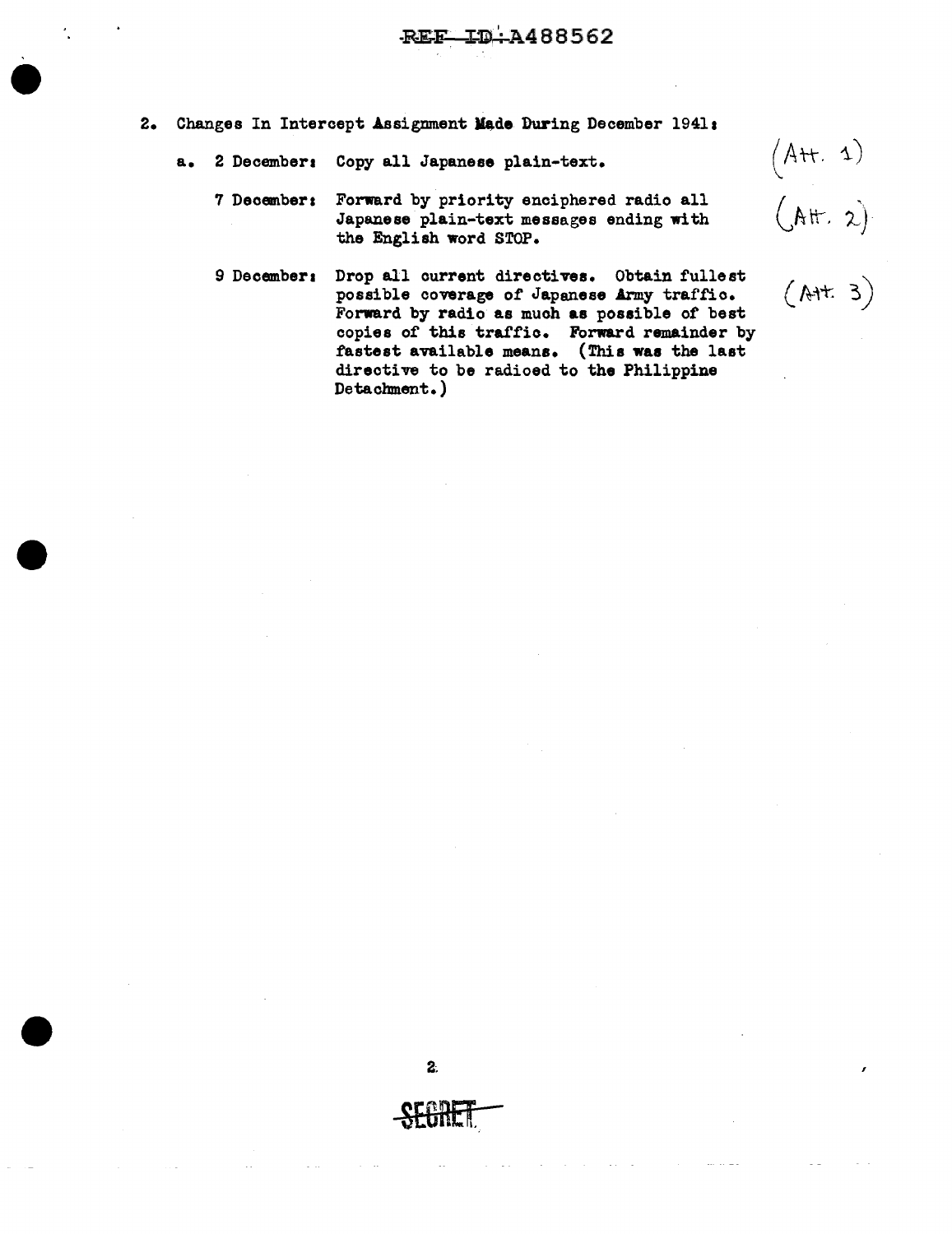

. SIGNAL OFFICER PHILIPPINE DEPARTMENT.

 $\sqrt{2}$ 

 $\bigcap$ 

MONITORING STATION WILL FORWARD IN SYSTEM THIRTEEN ALL TRAFFIC NOW SUBLITTED IN THAT SYSTEM AS PROMPTLY AS POSSIBLE

**OLMSTEAD** 

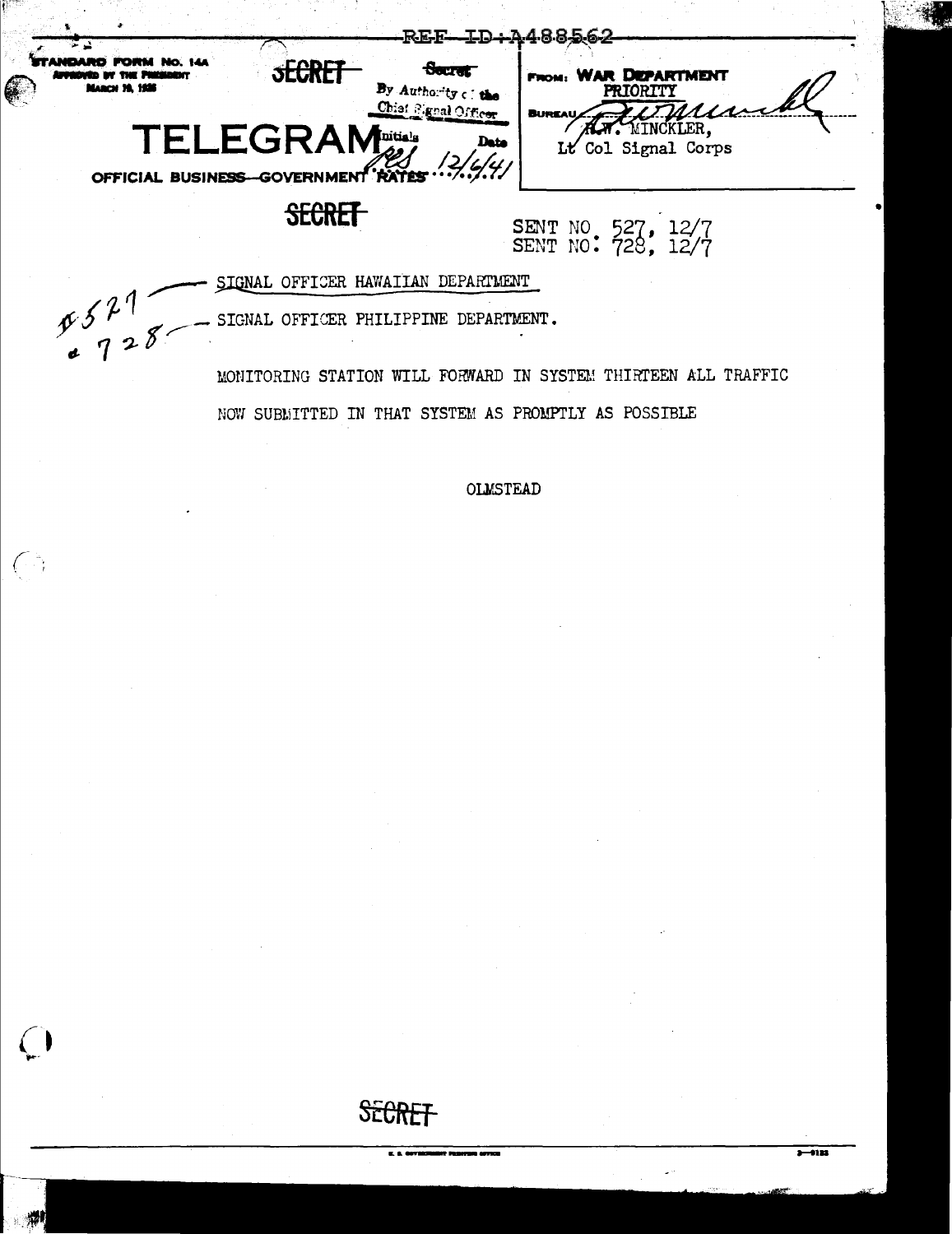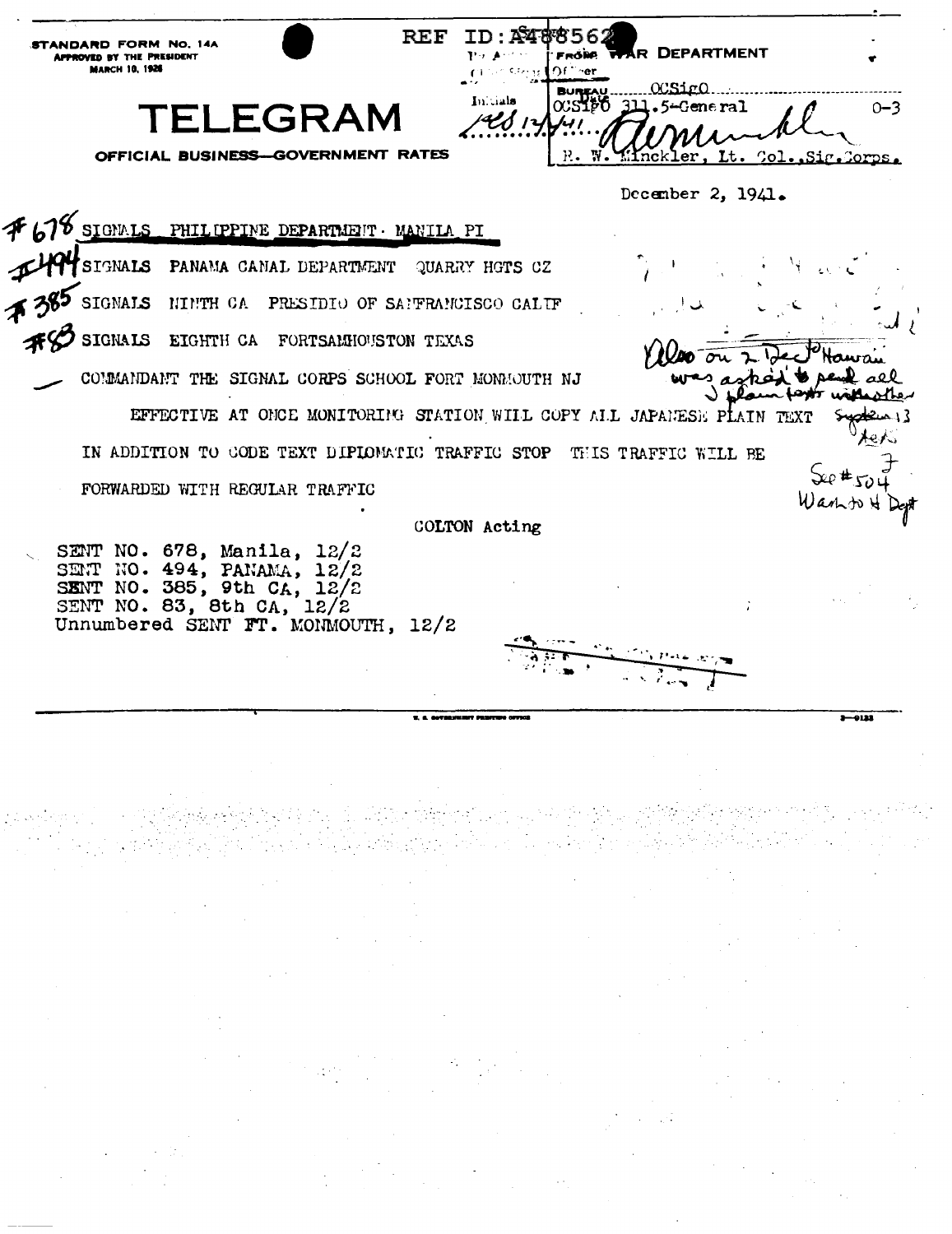REF ID:A488562

 $*$   $*$   $*$ 

WAR DEPARTMENT

OC81g0, Signal Intelligence Service

/s/ R. w. Minckler, R. w. Minckler, Lt.Col.,Signal Corps

## PRIORITY - SECRET

DECEMBER 7, 1941

(734) SIGNALS MANILA PI<br>(530) FORT SHAFTER TH<br>(403) PRESIDIO OF SAN D 734l SIGNALS MANILA PI 403) PRESIDIO OF SAN FRANCISCO CALIF

> SEND TO WAR BY PRIORITY ENCIPHERED RADIO ALL JAPANESE CLEAR MESSAGES ENDING WITH ENGLISH WORD QUOTE STOP UNQUOTE SPELLED REPEAT QUOTE \$TOP UNQUOTE SPELLED COPIES SINCE NOVEMBER TWENTYSEVEN AND HEREAFTER

> > COLTON ACTING

SENT NO. 734 to Manila, 12/7 SENT HO. 530 to Hawaii, 12/7 SENT NO.  $403$  to Pres. of S.f. 12/7

**COPY** 

ATTACHMENT 2

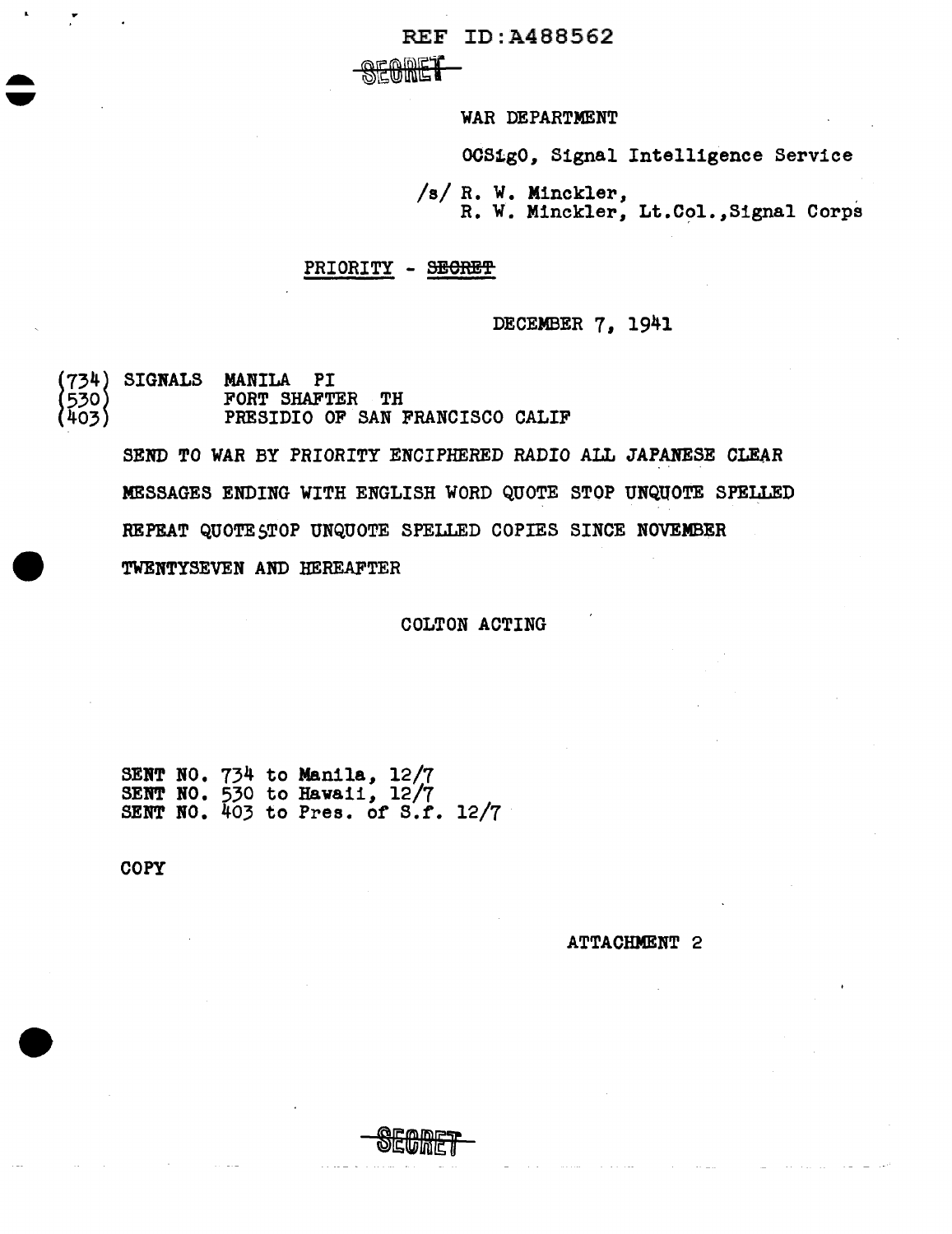|                                                                                | <b><i><b>AR8562</b></i></b>                                                                                                                   |
|--------------------------------------------------------------------------------|-----------------------------------------------------------------------------------------------------------------------------------------------|
|                                                                                | <b>WAR DEPARTMENT</b><br><b>FROM:</b>                                                                                                         |
| TELEGRAM<br>OFFICIAL BUSINESS-GOVERNMENT RATES                                 | OCSigO, Signal Intalligence Service<br>R.W.Minckler, Lt.Col., Signal Corps                                                                    |
| PRIORITY                                                                       | S <del>ECRE</del>                                                                                                                             |
|                                                                                | DECEMBER 7, 1941                                                                                                                              |
| SIGNALS MANILA<br>FORT SHAFTER<br>TН<br>PRESIDIO OF SAN FRANCISCO CALIF<br>403 |                                                                                                                                               |
|                                                                                | SEND TO WAR BY PRIORITY ENCIPHERED RADIO ALL JAPANESE CLEAR MESSAGES<br>ENDING WITH ENGLISH WORD QUOTE STOP UNQUOTE SPELLED REPEAT QUOTE STOP |
|                                                                                | UNQUOTE SPELLED COPIED SINCE NOVEMBER TWENTISEVEN AND HEREAFTER                                                                               |

COLTON ACTING

 $\sim$   $\sim$ 

 $\sim 10^{11}$ 

 $\mathcal{F}_{\text{max}}$ 

 $\sim 10^{-10}$  km s  $^{-1}$ 



 $\sim 10^{-11}$ 

 $\overline{\phantom{a}}$